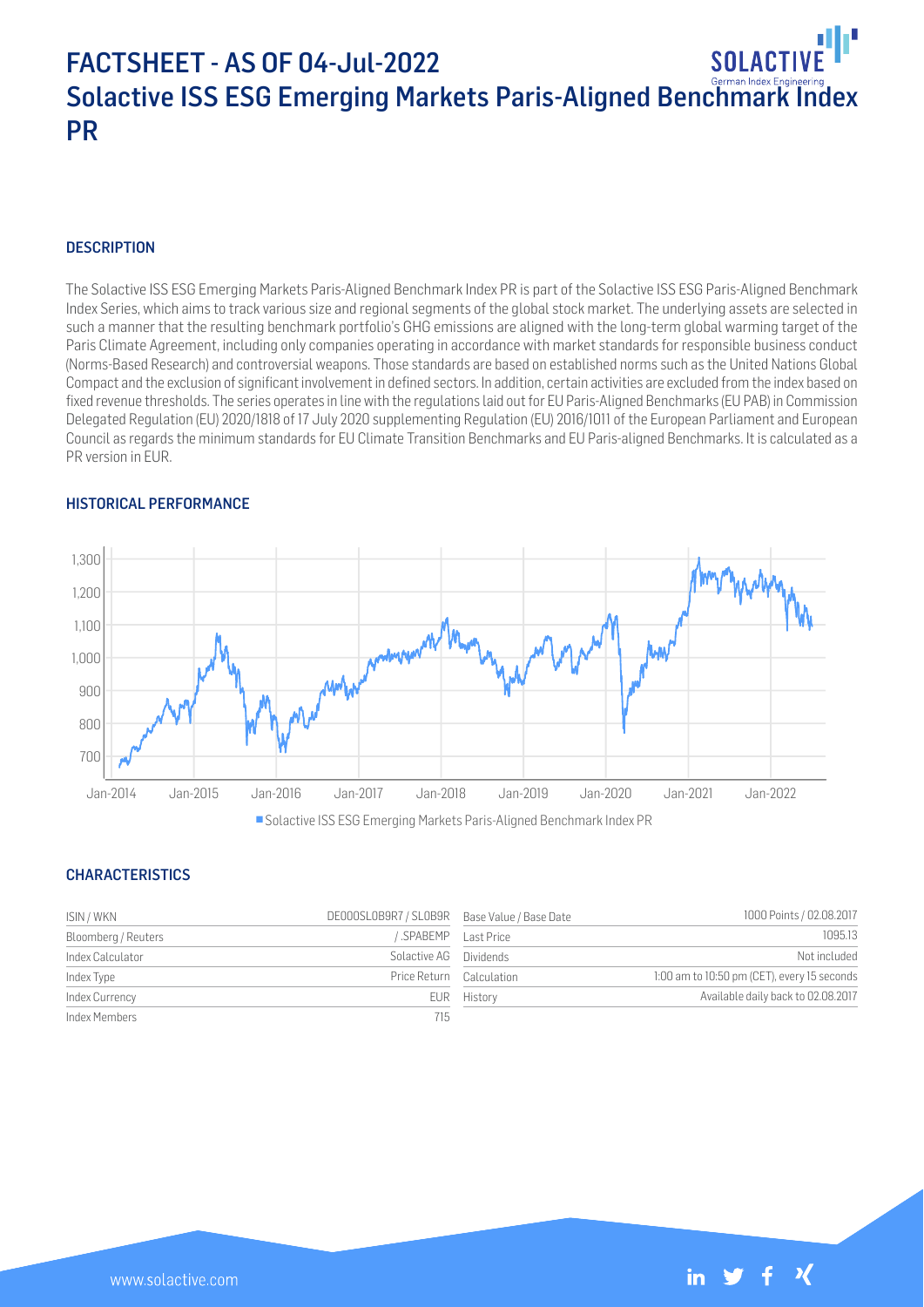

# **STATISTICS**

| <b>EUR</b>         | 30D      | 90D       | 180D      | 360D                  | YTD        | Since Inception       |
|--------------------|----------|-----------|-----------|-----------------------|------------|-----------------------|
| Performance        | -4.04%   | -9.73%    | -10.27%   | $-10.96\%$            | $-10.24%$  | 9.51%                 |
| Performance (p.a.) |          |           |           |                       |            | 1.86%                 |
| Volatility (p.a.)  | 18.52%   | 18.20%    | 18.45%    | 16.31%                | 18.29%     | 15.95%                |
| High               | 1151.85  | 1213.22   | 1249.09   | 1267.91               | 1249.09    | 1305.09               |
| Low                | 1083.82  | 1083.82   | 1082.25   | 1082.25               | 1082.25    | 770.78                |
| Sharpe Ratio*      | $-2.10$  | $-1.84$   | $-1.04$   | $-0.65$               | $-1.02$    | 0.15                  |
| Max. Drawdown      | $-5.91%$ | $-10.67%$ | $-13.36%$ | $-14.64\%$            | $-13.36\%$ | $-31.98%$             |
| VaR 95 \ 99        |          |           |           | $-33.4\%$ \ $-46.6\%$ |            | $-25.3\%$ \ $-44.4\%$ |
| CVaR 95 \ 99       |          |           |           | $-40.8\%$ \ $-50.9\%$ |            | $-40.6\%$ \ $-69.7\%$ |

\* Up to 31 December 2021, ex-post Sharpe ratios use as input for the risk free rate term the London Inter-Bank Offered rates in the respective currencies of the index and at a term equal to the observation period. From 3 J 2022 onwards, Sharpe ratios will be / are calculated using as reference risk free rate input the overnight replacement rate for these currencies, namely SONIA (for GBP), SOFR (for USD) and EURIBOR Overnight (for EUR).

## COMPOSITION BY CURRENCIES



# COMPOSITION BY COUNTRIES



# TOP COMPONENTS AS OF 04-Jul-2022

www.solactive.com

| Company                      | Ticker                   | Country   | Currency   | Index Weight (%) |
|------------------------------|--------------------------|-----------|------------|------------------|
| TAIWAN SEMICONDUCTOR MANUFAC | 2330 TT Equity           | TW        | TWD        | 5.54%            |
| TENCENT HOLDINGS LTD         | 700 HK Equity            | KY        | <b>HKD</b> | 4.11%            |
| ALIBABA GROUP HOLDING-SP ADR | <b>BABA UN Equity</b>    | KY        | <b>USD</b> | 3.45%            |
| SAMSUNG ELECTRONICS COLTD    | 005930 KP Equity         | <b>KR</b> | <b>KRW</b> | 3.27%            |
| <b>MFITUAN</b>               | 3690 HK Equity           | KY        | <b>HKD</b> | 1.69%            |
| CHINA CONSTRUCTION BANK-H    | 939 HK Equity            | СN        | <b>HKD</b> | 0.98%            |
| <b>ICICI BANK LTD ORD</b>    | <b>ICICIBC IS Equity</b> | IN        | <b>INR</b> | 0.74%            |
| HOUSING DEVELOPMENT FINANCE  | <b>HDFC IS Equity</b>    | IN        | <b>INR</b> | 0.71%            |
| HON HAI PRECN.IND.           | 2317 TT Equity           | TW        | <b>TWD</b> | 0.69%            |
| IND & COMM BK OF CHINA-H     | 1398 HK Equity           | CN        | <b>HKD</b> | 0.69%            |